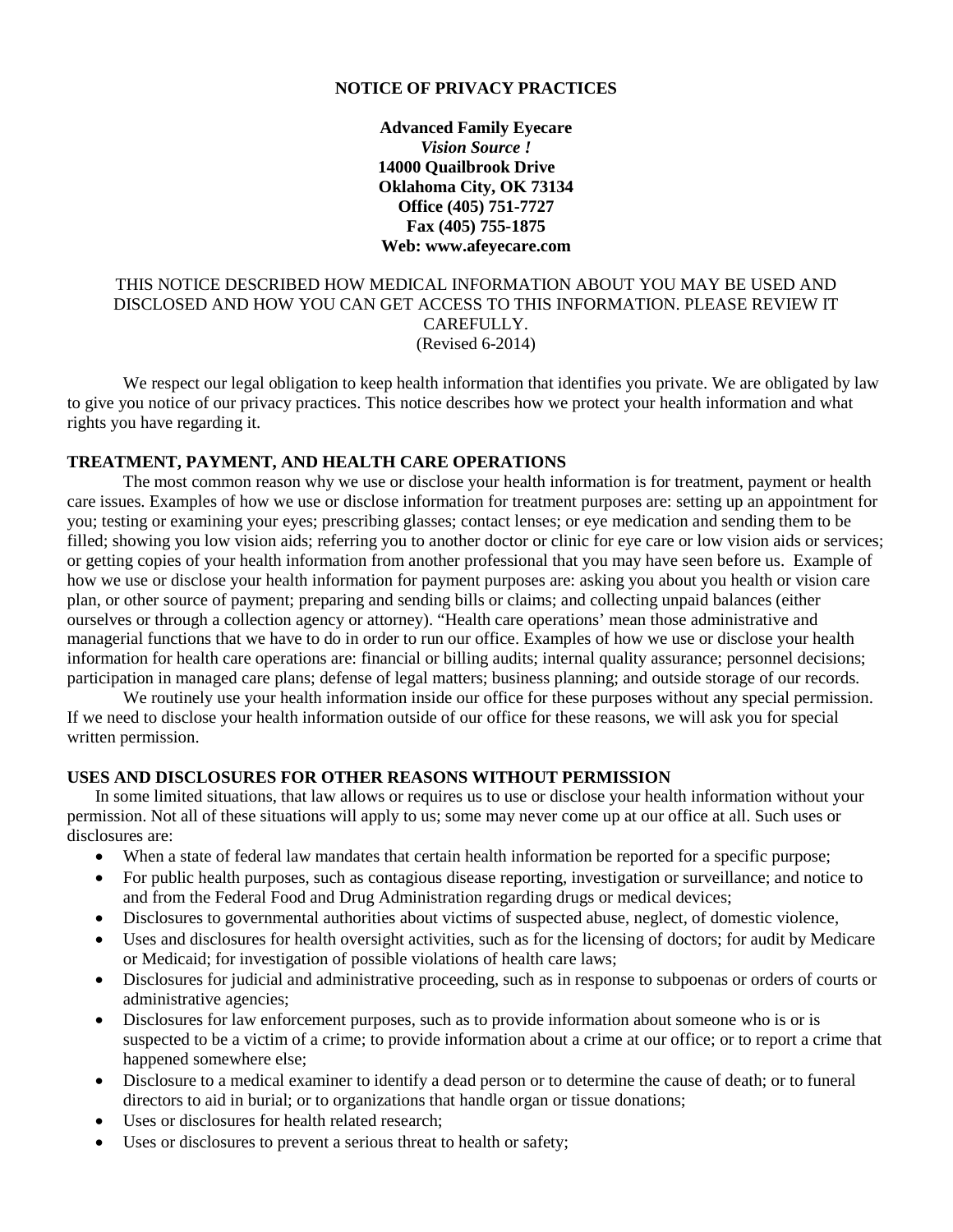- Uses or disclosures for specialized government functions such as for the protection of the President or high ranking government officials; for lawful national intelligence activities; for military purpose; or for the evaluation and health of members of the foreign service;
- Disclosure of de-identified information; unidentified
- Disclosure relating to worker's compensation programs;
- Disclosures of a "limited data set" for research, public health, or health care operations;
- Incidental disclosures that are an unavoidable by-product of permitted uses or disclosures;
- Disclosures to "business associates" who perform health care operations for us and who commit to respect the privacy of your health information;
- Unless you object, we will also share relevant information about your care with your family or friends who are helping you with your eye care.

### **APPOINTMENT REMINDERS**

We may call or write to remind you of scheduled appointments, or that it is time to make a routine appointment. We may also call or write to notify you of other treatments or services available at our office that might help you. Unless you tell us otherwise, we will mail you an appointment reminder on a post card, and/ or leave you a reminder message on your home answering machine or with someone who answers your phone if you are not home.

### **OTHER USES AND DICLOSURES**

We will not make any other uses or disclosures of you health information unless you sign a written "authorization form". The content of an "authorization form" is determined by federal law. Sometimes, we may initiate the authorization process if the use or disclosure is our idea. Sometimes, you may initiate the process if it's your idea for us to send your information to someone else. Typically, in this situation you will give us a properly completed authorization form, or you can use one of ours.

If we initiate the process and ask you to sign an authorization form, you do not have to sign it. If you do not sign the authorization, we cannot make the use or disclosure. If you sign one, you may revoke it at any time unless we have already acted in reliance upon it. Revocations must be in writing. Send them to the office contact person at the beginning of this notice.

We will not use or disclose any protected health information for marketing purposes or disclosures that constitute a sale of protected health information without your consent. Additionally, any other uses and disclosures not described in this notice will be made only with your authorization.

### **YOUR RIGHTS REGARDING YOUR HEALTH INFORMATION**

The law gives you many rights regarding your health information. You can:

- Ask us to restrict our uses and disclosures for purpose of treatment (except emergency treatment), and payment or health care operations. We do not have to agree to do this, but if we agree, we must honor the restrictions that you want. To ask for a restriction, send a written request to the office contact person at the address, fax or e-mail shown at the beginning of this Notice.
- Ask us to communicate with you in a confidential way, such as by phoning you at work rather than at home, by mailing health information to a different address, or by using E-mail to your personal E-mail address. We will accommodate these requests if they are reasonable, and if you pay us for any extra cost. If you want to ask for confidential communications, send a written request to the office contact person at the address, fax or Email shown at the beginning of this notice.
- Ask to see or to get photocopies of your health information. By law, these are a few limited situations in which we can refuse to permit access or copying. For the most part, however, you will be able to review or have a copy of your health information within 30 days of asking us (or sixty days if the information is stored offsite). You may have to pay for photocopies in advance. If we deny your request we will send you a written explanation, and instructions about how to get an impartial review of our denial if one is legally available. By law, we can have a 30 day extension of time for us to give you access or photocopies of your health information. Send a written request to the office contact person at the address, fax or E-mail shown at the beginning of this Notice.